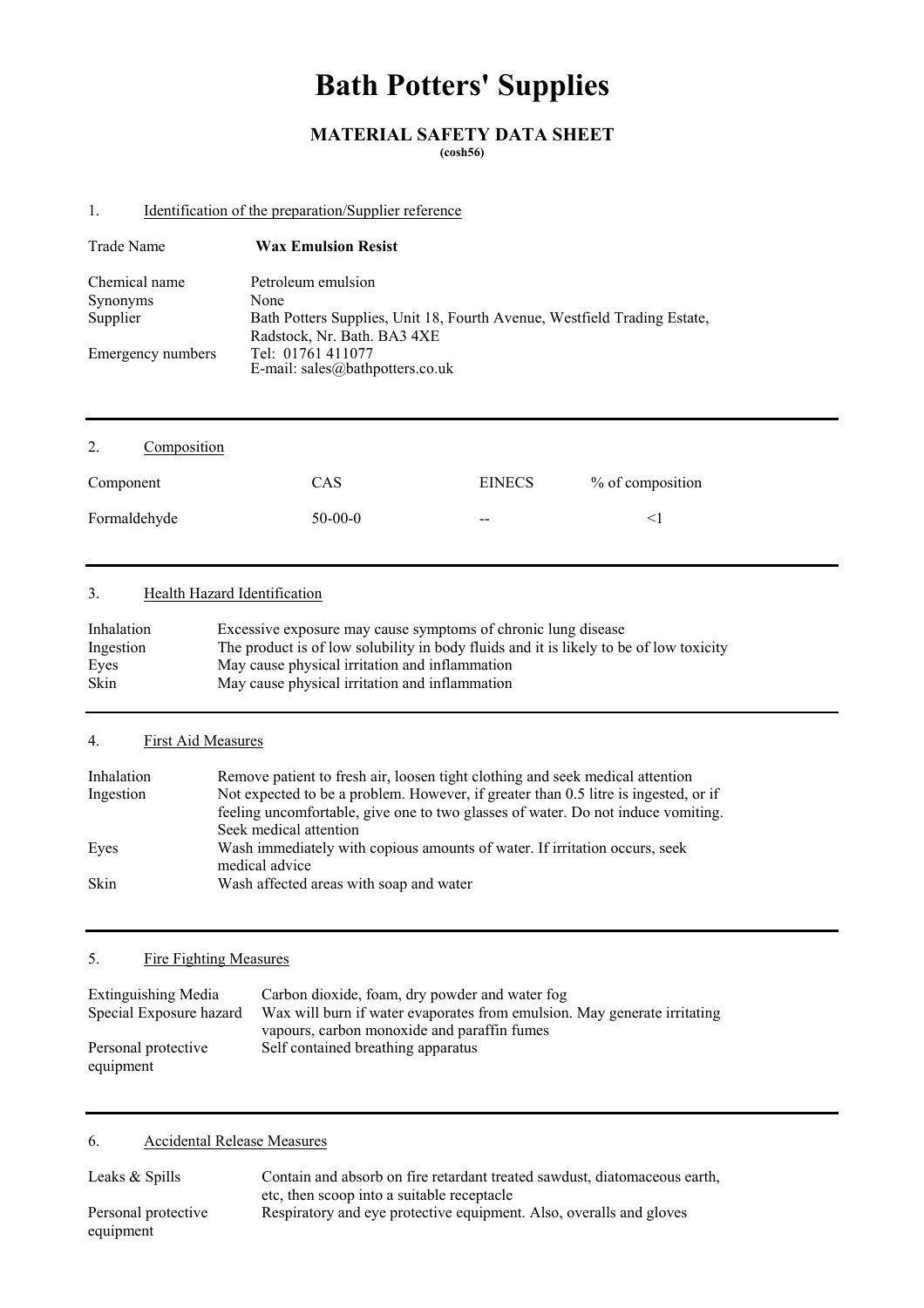## 7. Handling & Storage

| Handling | Do not eat, drink, or smoke in areas where the material is used. Wash thoroughly |
|----------|----------------------------------------------------------------------------------|
|          | after handling the material                                                      |
| Storage  | Store above 4 °C. Keep from freezing                                             |

## 8. Exposure Control/Personal protective Equipment

| Engineering controls             | Adequate ventilation should be provided so that Occupational Exposure<br>Limits are not exceeded. Local Exhaust Ventilation is normally<br>recommended.                                                                                        |
|----------------------------------|------------------------------------------------------------------------------------------------------------------------------------------------------------------------------------------------------------------------------------------------|
| Personal protective<br>equipment | Where LEV is not practicable and exposure is likely to be excessive,<br>approved respiratory protection to CEN standards prEN 140, 141, 143 or<br>149 should be worn. Protective gloves and overalls are recommended for<br>prolonged contact. |

## 9. Physical & Chemical properties

| Creamy milk white, bland odour |
|--------------------------------|
| Not applicable                 |
| Not applicable                 |
| Non-explosive                  |
| None                           |
| 0.95                           |
| 85                             |
| $>0^{\circ}C$                  |
|                                |

## 10. Stability & Reactivity

| Chemical stability                               | The material is stable                                             |
|--------------------------------------------------|--------------------------------------------------------------------|
| Conditions/materials to avoid                    | Heat produces dehydration, freezing temperatures, strong oxidisers |
| Hazardous decomposition                          | Carbon monoxide and paraffin fumes                                 |
| products<br>Hazardous polymerization<br>products | None                                                               |

## 11. Toxicology Information

| Acute toxicology | LD50 | Oral                             | $>$ 2000 mg/kg |
|------------------|------|----------------------------------|----------------|
|                  | LD50 | dermal                           | $>$ 2000mg/kg  |
| Health effects   | LD50 | inhalation<br>Refer to section 3 | not known      |

## 12. Ecological information

| Ecotoxicity | Not known |  |
|-------------|-----------|--|
| Persistence | Not known |  |

#### 13. Disposal

Dispose in accordance with current waste Disposal regulations (for UK - Control of Pollution (Special Waste) Regulations 1980).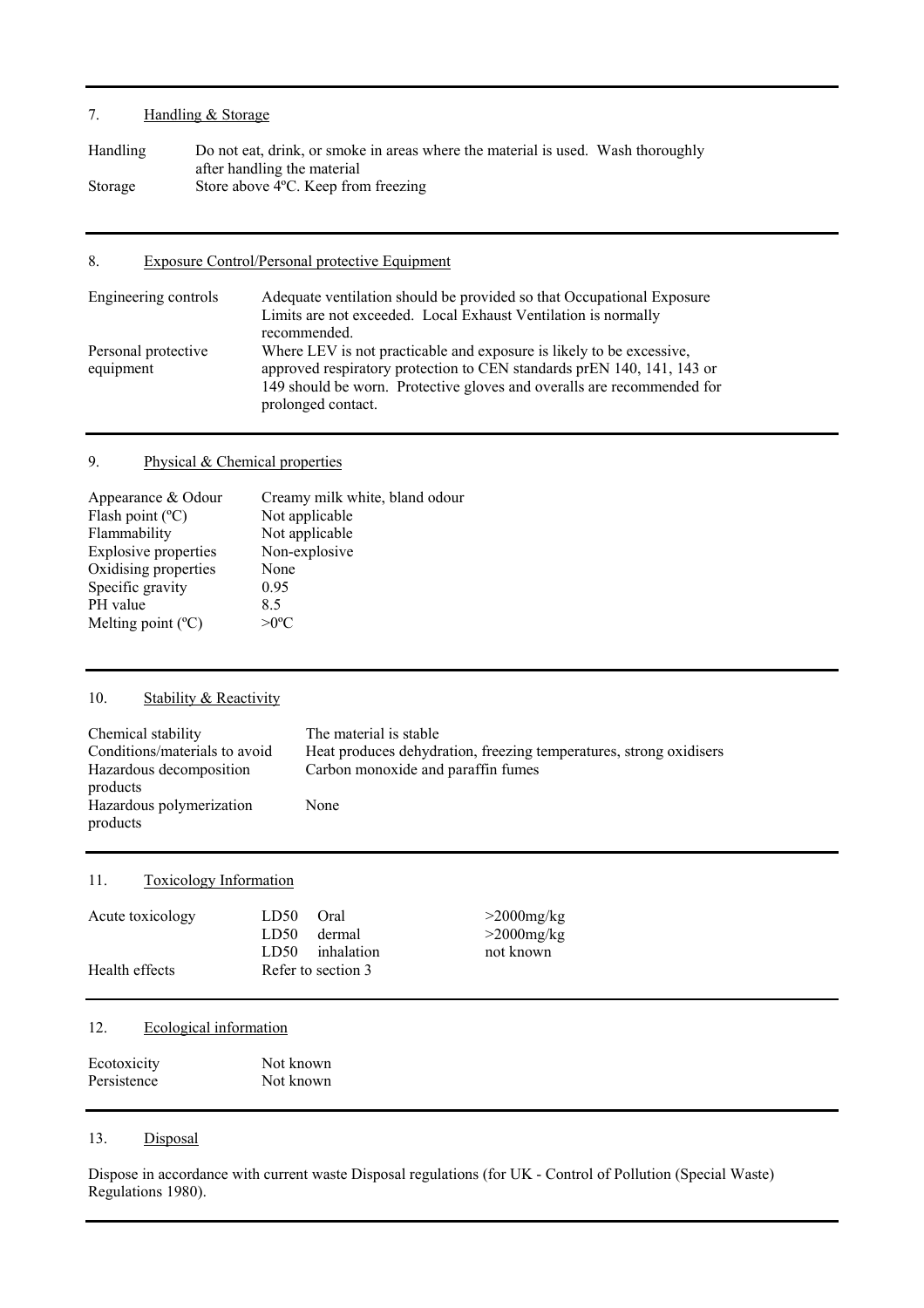#### 14. Transport Information

| UN/SI No.<br>UN Class |             | Not restricted<br>Not restricted |
|-----------------------|-------------|----------------------------------|
| Packing group         |             | Not restricted                   |
| Road                  | UK          | Not restricted                   |
|                       | ADR         | Not restricted                   |
| Sea                   | <b>IMO</b>  | Not restricted                   |
| Air                   | <b>ICAO</b> | Not restricted                   |
|                       |             |                                  |

#### 15. Regulatory information

| <b>EC Supply Labelling</b> | Non hazardous |                   |                                              |
|----------------------------|---------------|-------------------|----------------------------------------------|
| R-Phrases                  | None          |                   |                                              |
| S-Phrases                  |               |                   | S20/21 when using do not eat, drink or smoke |
| UK Occupational            |               | $Mg/m^3$ 8 hr TWA | $\%$ in product                              |
| exposures limits*          |               |                   |                                              |

\* refer to HSE Guidance note EH40

In accordance with HSE Approved Code of Practice for CHIP, the recipient is reminded of their obligations under both the Health and Safety at Work Act (HSWA) and the Control of Substances Hazardous to Health Regulations (COSHH), and that the information in any safety data sheet does not constitutes the user's assessment of workplace risk

#### 16. Other information

| <b>References</b><br><b>COSHH ACOP</b> | HSC approved Code of Practice for the Control of Substances<br>Hazardous to Health Regulations 1994             |
|----------------------------------------|-----------------------------------------------------------------------------------------------------------------|
| CHIP <sub>96</sub>                     | Chemicals (Hazard Information and Packaging for Supply) Regulations<br>1996                                     |
| <b>CHIP SDS ACOPS</b>                  | HSC Approved Code of Practice for Safety data Sheets in accordance with<br>regulation 6 of the CHIP regulations |
| HSE EH <sub>40</sub>                   | HSE Guidance note EH40 on Occupational Exposure Limits to be used in<br>conjunction with the COSH regulations   |

#### **Footnote**

#### LIABILITY

Such information is the best of Bath Potters Supplies' knowledge and belief accurate at the date of publication, which is the date generated automatically on the day of printing of this document. However, no representation, warranty of guarantee is made as to its accuracy, reliability of completeness. It is the user's responsibility to satisfy itself as to the suitability and completeness of such information for their own particular use.

#### THIRD PARTY MATERIALS

Insofar as materials not manufactured or supplied by Bath Potters Supplies' are used in conjunction with, or instead of Bath Potters Supplies' materials, it is the responsibility of the customer itself to obtain from the manufacturer or supplier all technical data and other properties relating to these and other materials and to obtain all necessary information relating to them. No liability can be accepted in respect of the use of Bath Potters Supplies' materials in conjunctions with other materials.

#### 17. National Legislation